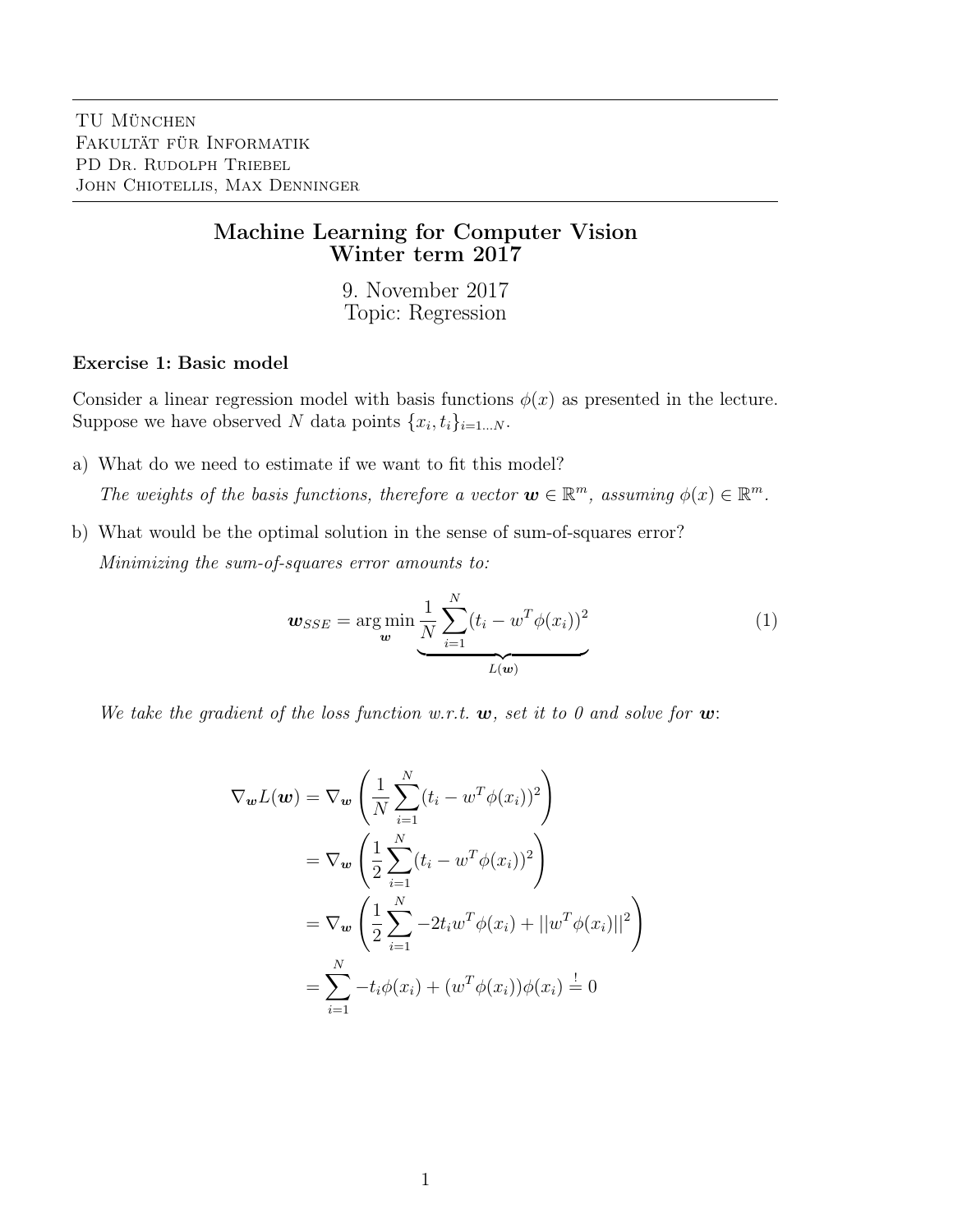Solving for  $w$ :

$$
\sum_{i=1}^{N} w^T \phi(x_i) \phi(x_i) = \sum_{i=1}^{N} t_i \phi(x_i)
$$

$$
w^T \sum_{i=1}^{N} \phi(x_i) \phi(x_i)^T = \sum_{i=1}^{N} t_i \phi(x_i)^T
$$

$$
w^T \Phi^T \Phi = t^T \Phi
$$

$$
\Phi^T \Phi w = \Phi^T t
$$

$$
\mathbf{w}_{SSE} = (\Phi^T \Phi)^{-1} \Phi^T t
$$

c) Can you define and solve the problem in a probabilistic way? Hint: You have to make some assumptions.

To define the problem in a probabilistic way, we have to assume a distribution over our observed target variables. The simplest way is to choose this distribution to be Gaussian, centered at our model's predictions with some deviation  $\sigma$ . So we model our observations as the likelihood:

$$
p(t_i|x_i, w) = \mathcal{N}(t_i|w^T\phi(x_i), \sigma^2)
$$

We also assume that the data points we observed are independent and identically distributed (i.i.d.). Therefore the likelihood over all points is just the product of the likelihoods of each observation:

$$
p(\boldsymbol{t}|\boldsymbol{X},\boldsymbol{w})=\prod_{i=1}^N p(t_i|x_i,w)=\prod_{i=1}^N \mathcal{N}(t_i|w^T\phi(x_i),\sigma^2)
$$

We want to find the weights that maximize this likelihood:

$$
\boldsymbol{w}_{ML} = \argmax_{\boldsymbol{w}} p(\boldsymbol{t}|\boldsymbol{X},\boldsymbol{w}) = \argmax_{\boldsymbol{w}} \prod_{i=1}^N \mathcal{N}(t_i|w^T\phi(x_i), \sigma^2)
$$

Now we make use of two facts:

- a) Maximizing a function  $f(x)$  is the same as maximizing  $\log f(x)$  because the logarithm is a monotonically increasing function.
- b) Maximizing a function  $f(x)$  is the same as minimizing  $-f(x)$ .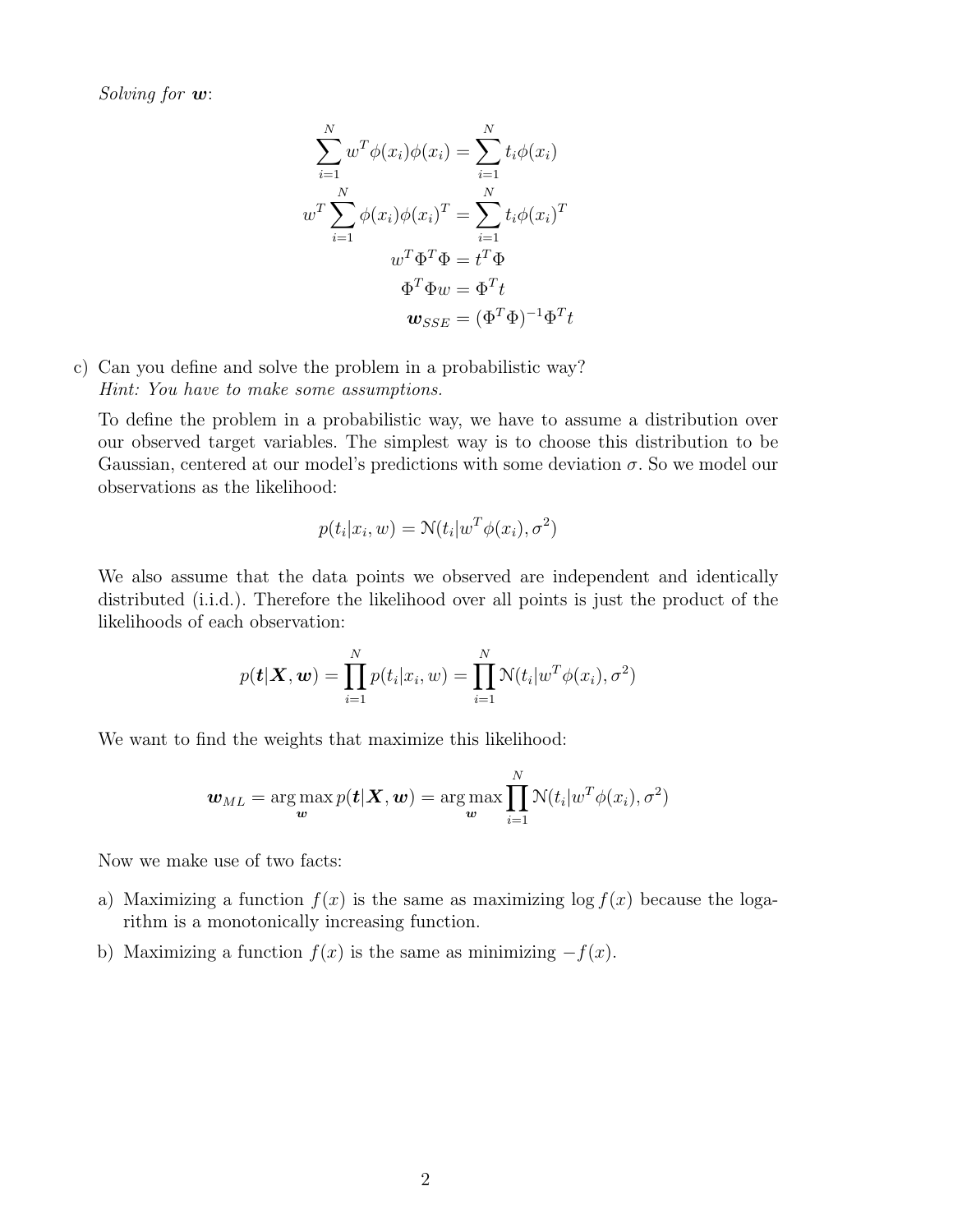Using these two, we end up minimizing the negative log-likelihood (NLL):

$$
\mathbf{w}_{ML} = \mathbf{w}_{NLL} = \underset{\mathbf{w}}{\arg \min} - \ln \left( \prod_{i=1}^{N} \mathcal{N}(t_i | w^T \phi(x_i), \sigma^2) \right)
$$
  
\n
$$
= \underset{\mathbf{w}}{\arg \min} - \sum_{i=1}^{N} \ln \mathcal{N}(t_i | w^T \phi(x_i), \sigma^2)
$$
  
\n
$$
= \underset{\mathbf{w}}{\arg \min} - \sum_{i=1}^{N} \ln \left( (2\pi\sigma^2)^{-1/2} \exp \left( -\frac{(t_i - w^T \phi(x_i))^2}{2\sigma^2} \right) \right)
$$
  
\n
$$
= \underset{\mathbf{w}}{\arg \min} - \sum_{i=1}^{N} \ln(2\pi\sigma^2)^{-1/2} + \ln \left( \exp \left( -\frac{(t_i - w^T \phi(x_i))^2}{2\sigma^2} \right) \right)
$$
  
\n
$$
= \underset{\mathbf{w}}{\arg \min} - N \ln(2\pi\sigma^2)^{-1/2} - \sum_{i=1}^{N} \left( -\frac{(t_i - w^T \phi(x_i))^2}{2\sigma^2} \right)
$$
  
\n
$$
= \underset{\mathbf{w}}{\arg \min} \frac{1}{2\sigma^2} \sum_{i=1}^{N} (t_i - w^T \phi(x_i))^2 = \underset{\mathbf{w}}{\arg \min} \frac{1}{2} \sum_{i=1}^{N} (t_i - w^T \phi(x_i))^2 = \mathbf{w}_{SSE}
$$

Therefore, we ended up with the same solution:  $\mathbf{w}_{ML} = \mathbf{w}_{NLL} = \mathbf{w}_{SSE} = (\Phi^T \Phi)^{-1} \Phi^T t$ .

## Exercise 2: Bayesian Update

Now we assume a Gaussian prior distribution for the weights:

$$
p(\boldsymbol{w}) = \mathcal{N}(\boldsymbol{w}|m_0, S_0)
$$

Suppose we have already observed  $N$  data points, so the posterior distribution is

$$
p(\boldsymbol{w}|\mathbf{t}) = \mathcal{N}(\boldsymbol{w}|m_N, S_N)
$$

with

$$
m_N = S_N (S_0^{-1} m_0 + \sigma^{-2} \Phi^T \mathbf{t})
$$
 and  $S_N^{-1} = S_0^{-1} + \sigma^{-2} \Phi^T \Phi$ .

Now, we observe a new data point  $(x_{N+1}, t_{N+1})$ . What is the new posterior?

Using Bayes rule, we found out that having a Gaussian prior and a Gaussian likelihood gave us a Gaussian posterior which we can use as the prior for the next iteration (next sample that we observe). Now we want to compute  $p(\mathbf{w}|\mathbf{t}, t_{N+1}, x_{N+1})$  which reduces to  $p(\mathbf{w}|t_{N+1}, x_{N+1}, m_N, S_N).$ 

Our likelihood is

$$
p(t_{N+1}|x_{N+1},\boldsymbol{w})=\mathcal{N}(t_{N+1}|y(\boldsymbol{w},\phi(x_{N+1})),\sigma^2)
$$